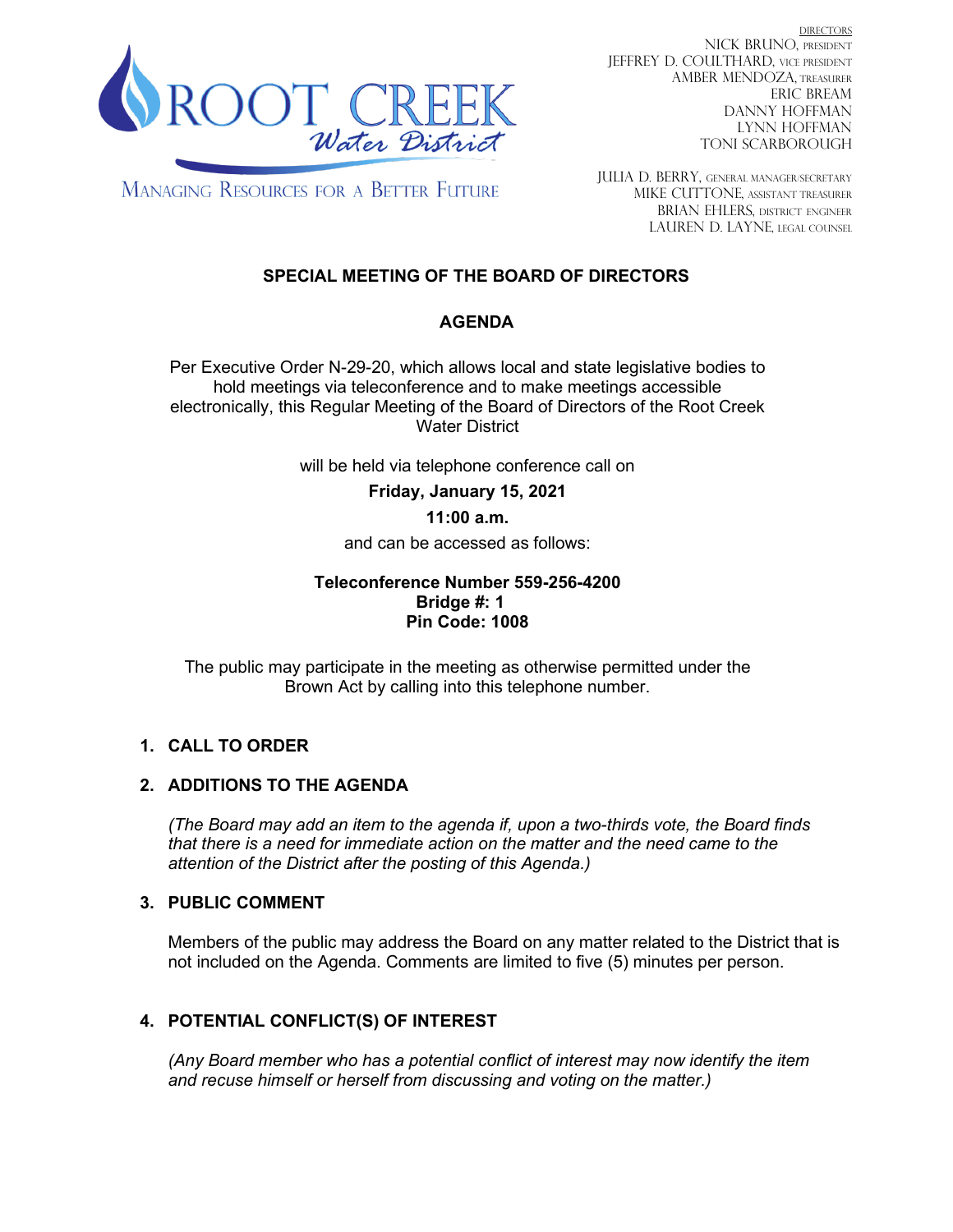#### **5. CONSENT CALENDAR** – Review and Consider for Action:

- **a.** Approval of minutes of the regular board meeting on December 14, 2020.
- **b.** Acceptance of the financial statements for the month of November 2020.
- **c.** Set 2021 Meeting Schedule: 2nd Monday of the month at 11 a.m.

# **6. CORRESPONDENCE**

*(Members of the Board or Staff may provide comment on any timely matter related to the District that is not included on the agenda.)*

- **7. BOARD REORGANIZATION** Review and consider electing the following positions:
	- **a.** President
	- **b.** Vice President
	- **c.** Treasurer
	- **d.** Secretary
- **8. Committee Reports** The Board may take action on any of the following items:

#### **a. Water Supply and Utilization Committee**

**9. BOARD ACTION ITEMS** - The Board may take action on any of the following items:

#### **NEW BUSINESS**

- **a. RT Diversified Rate Schedule –** Review and consider action to adopt a revised rate schedule for services provided by RT Diversified.
- **b. 2021 District** Budget Review and consider action to adopt a district budget for Fiscal Year 2021.
- **c. Well #4 Agreement with Wilson Homes** Review and Consider action to enter into an agreement with Wilson Homes to access and operate Well #4.
- **d. 2021 Water Supply** Review and consider action to purchase water supplies for the 2021-2022 Water Year.
- **e. Water Holding Tank Booster Pump** Review and consider action to purchase and install a booster pump at the water holding tank site.
- **f. Municipal Payment Schedule** Review and consider action to approve a payment schedule for past due in the amount of \$1,065.14 for services provided at 255 W. Pinnacle Drive, Madera, CA 93636.